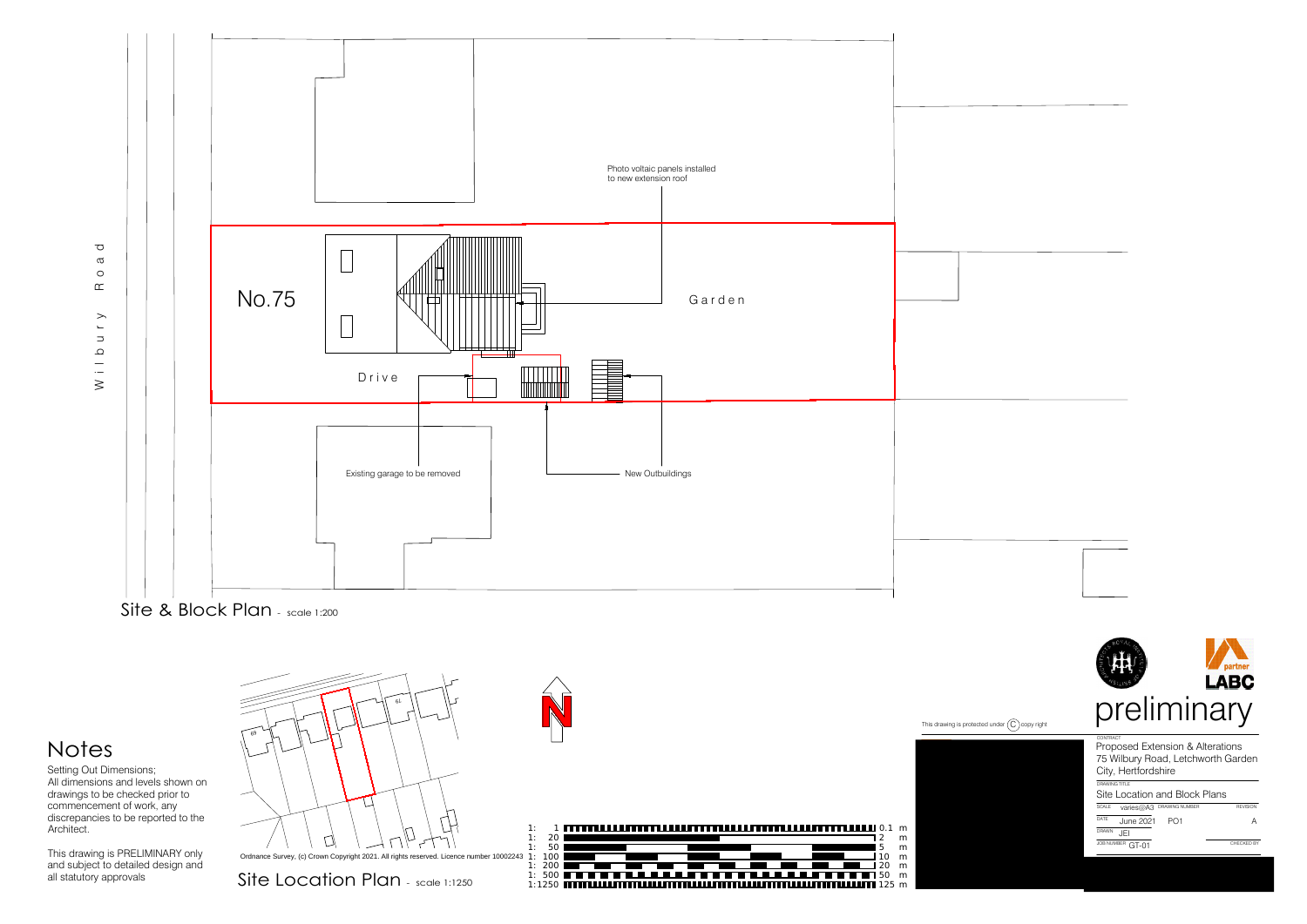

be checked prior to commencement of work, any<br>discrepancies to be reported to the Architect.<br>Subject to Statutory Approvals